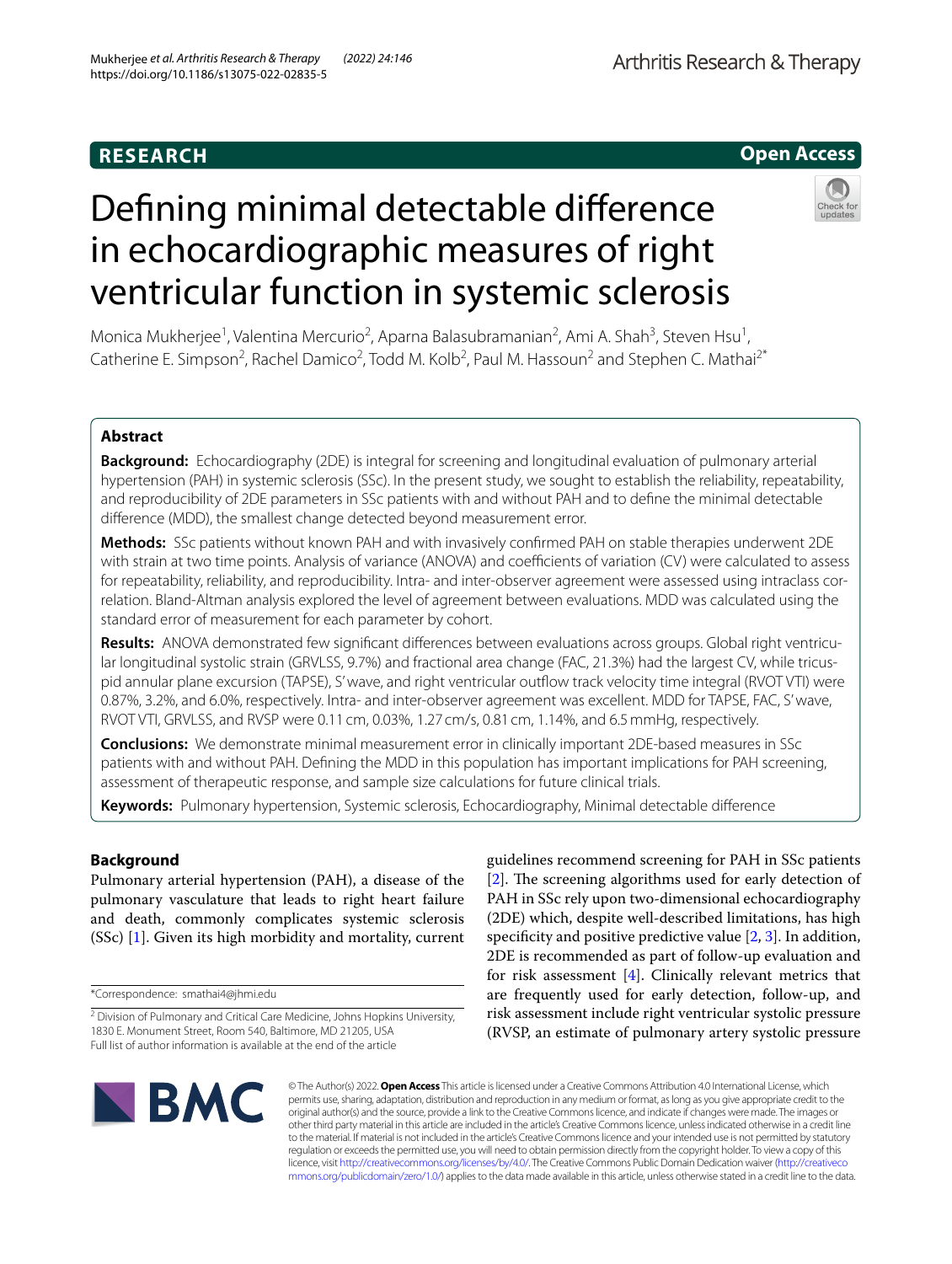(PASP) [\[5](#page-9-1)], tricuspid annular plane systolic excursion (TAPSE) [\[6](#page-9-2), [7](#page-9-3)], tissue Doppler of the tricuspid annulus S' velocity [\[8](#page-9-4)], and fractional area change (FAC) [[9,](#page-9-5) [10](#page-9-6)]. In addition, measures of RV contractile function utilizing speckle-tracking echocardiography (STE) have demonstrated regional abnormalities in RV contractile function in SSc [[11\]](#page-9-7), as well as value in assessing response to therapy and predicting mortality [[12,](#page-9-8) [13\]](#page-9-9). Despite compelling evidence supporting the clinical relevance of these echocardiographic measures, to our knowledge, no study has specifcally defned the repeatability, reproducibility, reliability, or the minimal detectable diference (MDD), the smallest change in a measurement of interest that is greater than the within subject variability and measurement error, in SSc or other populations. Defning the MDD is vital to characterizing responsiveness of a measurement to an intervention and a critical knowledge gap in the assessment of outcome measures in SSc-PAH [\[14\]](#page-9-10).

In the present study, we sought to assess the performance of echocardiographic measures of RV function to assess the repeatability, reproducibility, and reliability of echo-derived measures of RV function and defne the MDD. We hypothesized that TAPSE would have the least measurement error based upon our prior experience in SSc populations  $[6]$ . This work was presented at the 2020 American Thoracic Society Scientific Sessions, Philadelphia, PA, in abstract form.

# **Methods**

# **Patient population**

Our study was approved by the Johns Hopkins Medicine Institutional Review Board. We prospectively enrolled prevalent SSc patients  $\geq$ 18 years old from May 2017 to October 2018. All participants met the 1980 [[15\]](#page-9-11) and/or 2013 American College of Rheumatology classifcation criteria for SSc  $[16]$  $[16]$ . The Johns Hopkins Scleroderma Center's standard clinical practice is to perform annual pulmonary function testing (PFTs) and 2DE to screen for cardiopulmonary complications [[17](#page-9-13)]. Patients with signifcant chronic obstructive or interstitial lung disease, portal hypertension, severe obstructive sleep apnea, leftsided heart failure, or chronic thromboembolic disease were excluded [\[18](#page-9-14)]. Ever-usage of medications such as disease-modifying drugs, calcium channel blockers, and PAH therapies (endothelin receptor antagonists, phosphodiesterase type 5 inhibitors, and prostacyclin analogs or receptor agonists) was recorded.

Patients without evidence of resting PH or RV dysfunction by 2DE defned as resting RVSP <35mmHg and TAPSE  $\geq 1.6$  cm, FAC  $\geq 35$ %, and tissue Doppler  $S' \geq 9.5$  cm/s were recruited as cohort 1. Consecutive SSc patients with right heart catheterization (RHC) proven PAH who were clinically stable on PAH-directed therapies were recruited as cohort 2. PAH was defned by a mean pulmonary artery pressure (mPAP)>20mmHg and pulmonary vascular resistance (PVR) >3 Wood units (WU) with pulmonary artery wedge pressure  $\leq 15$  mmHg based on 2018 revised 6th World Symposium on Pulmonary Hypertension defnition [[4\]](#page-9-0).

# **Echocardiographic acquisition and measurements**

Echocardiograms were performed using Canon Artida Ultrasound Machine (Canon Healthcare, Testin, CA) with subjects in the left lateral decubitus position during image acquisition at 70–90 frames per second at endexpiration. 2DE-directed methods to obtain linear and volumetric measurements of the RV chamber in accordance with American Society of Echocardiography (ASE) guidelines [[19\]](#page-9-15). Right atrial area (RAA) was estimated using volumetric area from the apical 4-chamber view. RV function was assessed using TAPSE, tissue Doppler S' velocity of the lateral tricuspid annulus, and FAC [\[20](#page-9-16)]. Tricuspid regurgitant (TR) velocity was used to estimate RVSP and PASP using the modifed Bernoulli equation and adding estimated RA pressure based on inferior vena cava dimension and collapsibility with snif [\[21,](#page-9-17) [22\]](#page-9-18). Estimation of right ventricular-arterial coupling was assessed by the ratio of TAPSE:PASP [\[23](#page-9-19)].

2DE echocardiographic measures were obtained by a single certifed cardiac sonographer at two time points, evaluation A and evaluation B, separated by 1 h in a semifasting state, to limit biologic variability. Two echocardiographers, blinded to patient information, timing (i.e., before/after one-hour fxed time interval), and clinical variables performed 2DE analysis using Synapse Cardiovascular Software (FUJIFILM Medical Systems, V4.0.8, USA).

STE-based longitudinal systolic strain analysis of the RV free wall was performed using commercially available strain software (Epsilon EchoInsight Version 3.1.0.3358, Milwaukee, WI). From the 4-chamber apical view, peak systolic longitudinal strain of the RV free wall was obtained by tracing endocardial borders in end-systolic still frames and manually adjusted to ensure adequate border delineation and segment thickness [\[24\]](#page-9-20). Peak longitudinal systolic strain was defned as the diference in shortening from the region of interest relative to original length, and expressed as a negative percentage. Global RVLSS was defned as the average of regional strain from the basal, midventricular, and apical RV free wall segments.

## **Analytic approach**

Categorical variables were expressed as absolute number and percentage. Continuous variables were expressed as mean $\pm$ standard deviation (SD) if normally distributed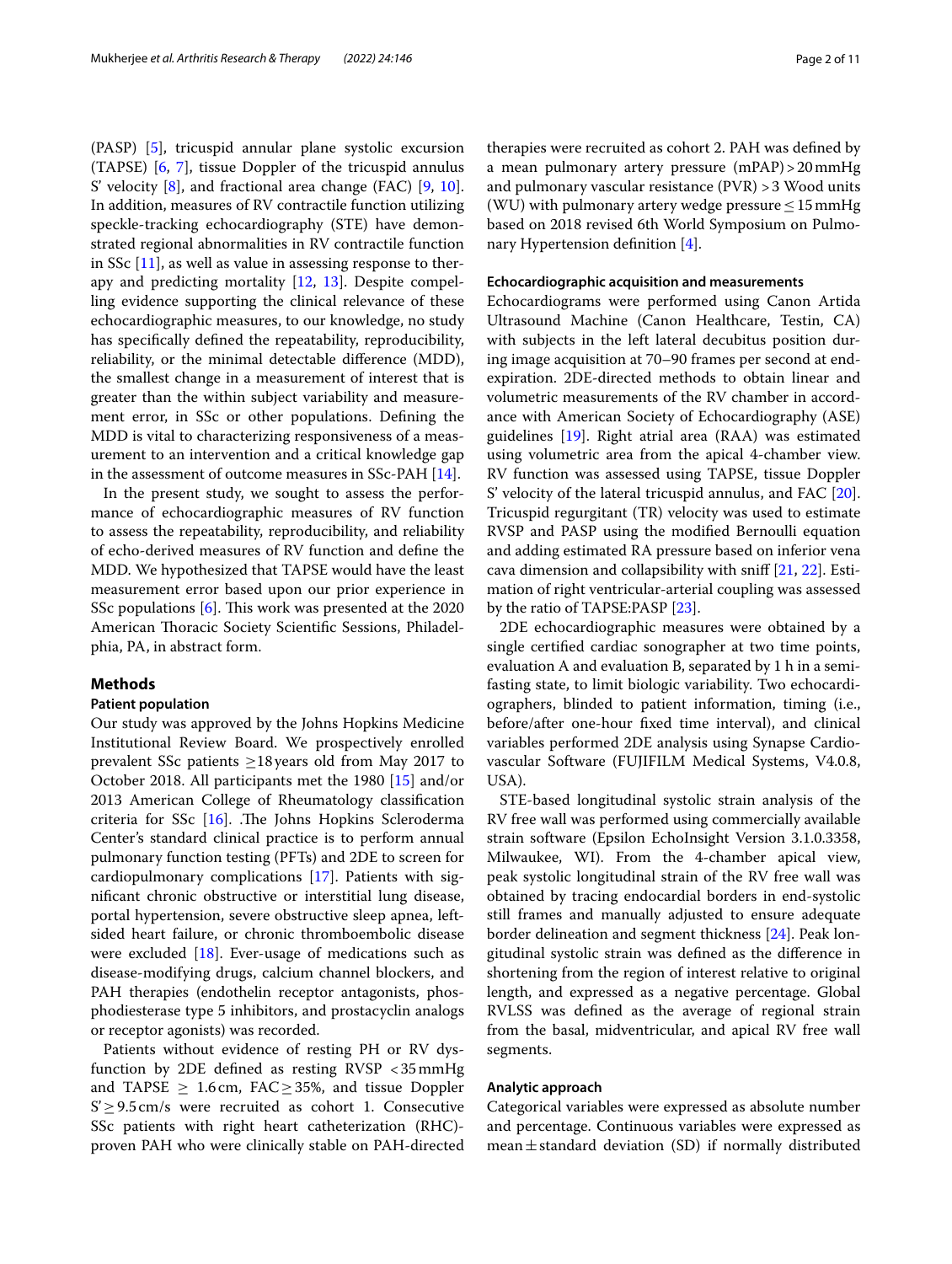by the Shapiro-Wilk test and as median (interquartile range, IQR) if not normally distributed. To assess statistical diferences in all echo measures between evaluation A and evaluation B, within disease group (cohort 1 and cohort 2), and overall, across both cohorts, ANOVA tests for normally distributed variables and Friedman tests for non-normally distributed variables were performed.

Comparisons between cohort 1 and cohort 2 were performed with independent sample *t*-tests or Mann-Whitney-Wilcoxon rank sum test as appropriate. Fisher exact test was used to analyze diferences in categorical variables between cohorts. A *P*-value <0.05 was considered as statistically signifcant.

All examinations were analyzed twice on two diferent days by the same physician (MM) blinded to cohort and timing of the echocardiogram to determine intraobserver agreement. Examinations were then analyzed by a second reader (VM), also blinded to cohort, timing, and previous interpretations to determine interobserver agreement.

Repeatability, defned as the assessment of repeated measures on the same patient by the same operator on the same device under ideal conditions, was determined by calculating the SD for each patient between measurement A and B with a coefficient of variation  $(CV)$  (defined as SD divided by mean value, expressed as a percentage) [[25\]](#page-9-21). Bland-Altman analysis was performed to assess for the level of agreement in measures between evaluation A and evaluation B and exclude the presence of proportional bias between approaches [\[26](#page-9-22)]. Reproducibility, defned as variations in measurements made on a subject under changing conditions, was assessed by intraclass correlation coefficient (ICC) for interobserver reproducibility both within disease group (cohort 1 and cohort 2) and in the overall cohort [[25](#page-9-21)]. Reliability, defned as the degree to which the variability of the measurement compares to the inherent or true variability between subjects, was assessed by ICC for intraobserver agreement both within disease group (cohort 1 and cohort 2) and in the overall cohort.

MDD, defned as the minimal change in a measurement that is greater than the within subject variability and measurement error, was calculated for individual subjects between the two diferent observations. MDD was calculated as standard error of the measurement (SEM)  $\times$  1.96 and is reported by cohort [\[27](#page-9-23)]. SEM was calculated as the SD of the diferences between the two observations for all participants divided by the square root of the sample size. Pearson's correlation coefficient was used to analyse the relationship between TAPSE and other 2DE-based measures of RV function after normality of data distribution was assessed. Statistical analysis was performed using the SPSS statistical package (SPSS Inc., Chicago, IL, USA, version 20).

# **Results**

# **Patient population**

A total of 20 patients were included (Table [1](#page-3-0)). Cohort 1 consisted of 10 SSc patients without PAH who were, on average,  $60.9 \pm 8.0$  years of age, and mostly women (80%). Cohort 2 consisted of 10 SSc-PAH patients who were mostly women (80%) and on average  $61.7 \pm 8.9$  years of age with WHO functional class 2 symptoms. Across groups, most SSc patients in our pooled cohort had the limited disease subtype. Further details or SSc-defning characteristics are shown in Table [1](#page-3-0). Hemodynamics from the SSc with PAH group were consistent with PAH of moderate severity. Of note, several patients in the SSc without PAH cohort received PAH specifc therapy for non-PAH indications: ERA and prostacyclin analogs for management of Raynaud's phenomenon and digital ulcers; PDE5I for erectile dysfunction.

# **Echocardiographic measures**

All measures were obtained and available for interpretation and analysis, apart from one patient from cohort 2 with an inadequate TR Doppler signal. Severity of TR difered between cohorts, with 10% of cohort 1 with moderate or severe TR compared to 50% of cohort 2. Conventional 2DE and STE-derived data are described in Table [2](#page-4-0). The ratio of TAPSE to PASP, a noninvasive marker of RV contractile response to load, is also reported [[23\]](#page-9-19).

#### **Repeatability and agreement**

After determining normal distribution for both cohort 1 (SSc without known PAH) and cohort 2 (SSc-PAH), ANOVA was performed to compare measures between evaluation A and evaluation B for each subject within each cohort and demonstrated no signifcant diferences in echocardiographic parameters of RV morphology and function between evaluations in both groups, with the exception of midventricular RVOT diameter, RVOT VTI, TR peak velocity, and RVSP  $(P < 0.05)$  as shown in Table [2](#page-4-0).

Table [3](#page-4-1) details the SD and CV of repeated measures between evaluations within the same subject. SD of repeated measures were the lowest for TAPSE, FAC, and tissue Doppler S', especially for cohort 1. SD of repeated measures were also low for RVOT VTI and global RVLSS but were lower for subjects in cohort 2 compared to cohort 1, suggesting less variability of these measures in the PAH cohort. SD of repeated measures between evaluations were the highest for RVSP regardless of cohort (14.3; 5.3; 24.2 for total SSc population, cohort 1, and cohort 2, respectively). As also shown in Table [3,](#page-4-1) CV was the lowest for TAPSE (0.9%; 0.6%; 1.1% for total SSc population, cohort 1, and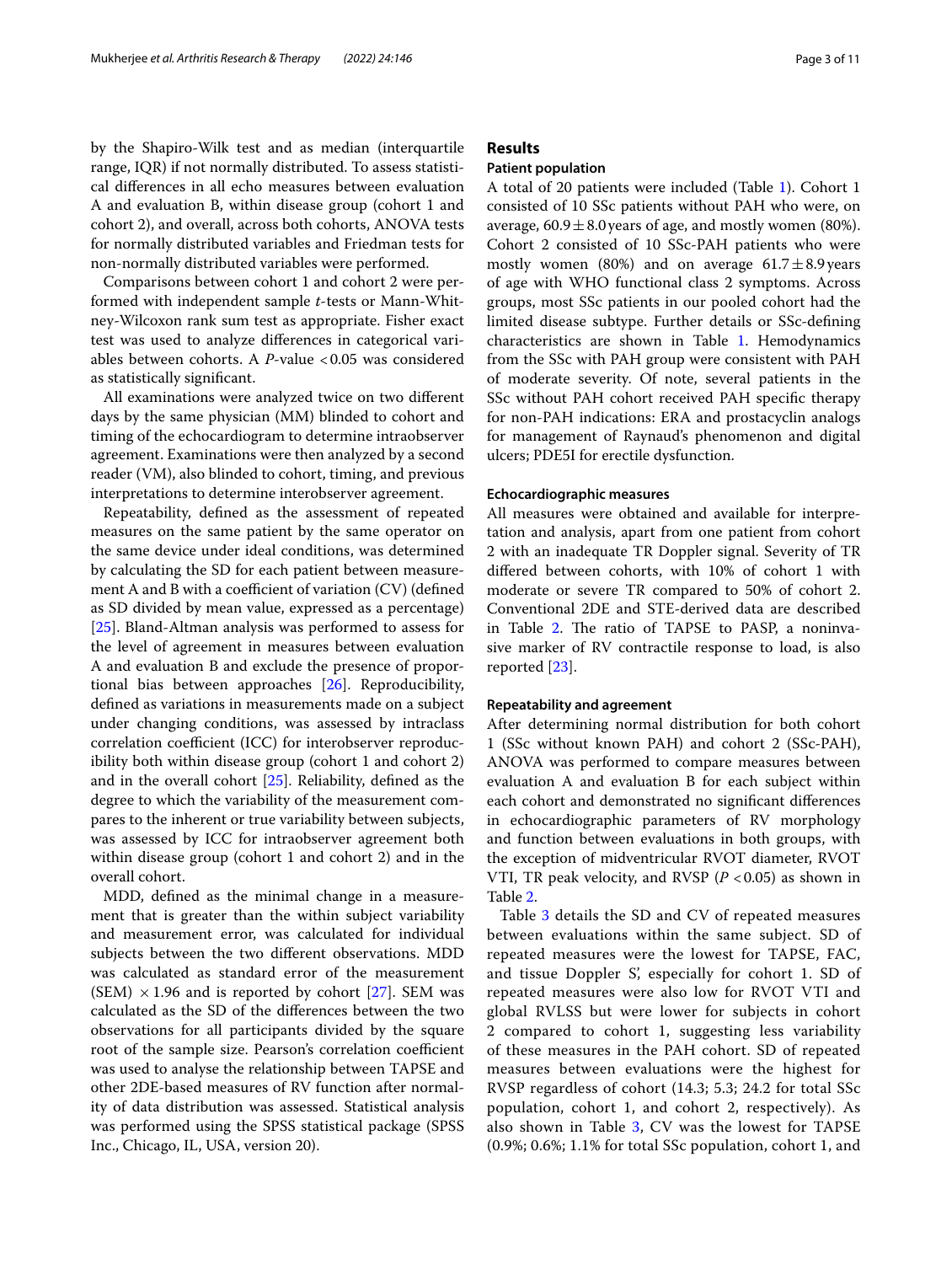| Characteristic                                | <b>Total SSc population</b><br>$n = 20$ | <b>Cohort 1 SSc without</b><br>PAH, $n = 10$ | <b>Cohort 2 SSc with PAH</b><br>$n = 10$ | P value                  |
|-----------------------------------------------|-----------------------------------------|----------------------------------------------|------------------------------------------|--------------------------|
| Age, years                                    | $61.3 \pm 8.2$                          | $60.9 \pm 8.0$                               | $61.7 \pm 8.9$                           | <b>NS</b>                |
| Female sex, n (%)                             | 16 (80%)                                | 8 (80%)                                      | 8 (80%)                                  | <b>NS</b>                |
| Disease subtype                               |                                         |                                              |                                          |                          |
| Limited, $n$ (%)                              | 16 (80%)                                | 8 (80%)                                      | 8 (80%)                                  | <b>NS</b>                |
| Diffuse, n (%)                                | 4 (20%)                                 | 2(20%)                                       | 2(20%)                                   | <b>NS</b>                |
| Autoantibody subtype, n (%)                   |                                         |                                              |                                          |                          |
| Positive anti-Scl70                           | 2(10%)                                  | $\mathbf 0$                                  | 2(20%)                                   | <b>NS</b>                |
| Positive anti-centromere                      | 5 (25%)                                 | 4 (40%)                                      | $1(10\%)$                                | <b>NS</b>                |
| Positive anti-RNA polymerase                  | 0                                       | $\mathbf{0}$                                 | 0                                        | $\overline{\phantom{0}}$ |
| Positive ANA, centromere pattern              | 8 (42.1%)                               | 5 (50%)                                      | 3 (33%)                                  | <b>NS</b>                |
| Positive ANA, nucleolar pattern               | 10 (52.6%)                              | 4 (40%)                                      | 6 (67%)                                  | <b>NS</b>                |
| Positive ANA, RNP                             | $1(5.3\%)$                              | $1(10\%)$                                    | 0                                        | <b>NS</b>                |
| Medications (ever-usage)                      |                                         |                                              |                                          |                          |
| Calcium channel blockade, n (%)               | 17 (85%)                                | 8 (80%)                                      | $9(90\%)$                                | <b>NS</b>                |
| Azathioprine, n (%)                           | 0                                       | $\mathbf 0$                                  | 0                                        | <b>NS</b>                |
| Cychophosphamide, n (%)                       | 0                                       | $\mathbf 0$                                  | 0                                        |                          |
| D-Penicillamine, n (%)                        | $\Omega$                                | $\overline{0}$                               | 0                                        |                          |
| Intravenous immunoglobulins, n (%)            | $\overline{0}$                          | $\mathbf 0$                                  | 0                                        |                          |
| Leflunomide, n (%)                            | $\overline{0}$                          | $\overline{0}$                               | $\overline{0}$                           |                          |
| Methotrexate, n (%)                           | $\overline{O}$                          | $\Omega$                                     | $\overline{O}$                           |                          |
| Mycophenolate mofetil, n (%)                  | 5 (25%)                                 | $1(10\%)$                                    | 4 (40%)                                  | 0.04                     |
| Plaquenil, n (%)                              | 6 (30%)                                 | 4 (40%)                                      | 2(20%)                                   | <b>NS</b>                |
| Predisone, n (%)                              | 6 (31.6%)                               | 2(22%)                                       | 4 (40%)                                  | <b>NS</b>                |
| Rituximab, n (%)                              | 0                                       | $\Omega$                                     | 0                                        |                          |
| PAH Therapies (ever-usage)                    |                                         |                                              |                                          |                          |
| Endothelin receptor antagonist, n (%)         | 6 (31.6%)                               | $1(11.1\%)$                                  | 5 (50%)                                  | <b>NS</b>                |
| Phosphodiesterase type 5 inhibitors, n (%)    | $9(47.4\%)$                             | $1(11.1\%)$                                  | 8 (80%)                                  | 0.001                    |
| Prostacyclin analogs/receptor agonists, n (%) | 3 (15.8%)                               | $1(11.1\%)$                                  | 2(20%)                                   | <b>NS</b>                |
| WHO FC I/II/III, n                            | 11/6/3                                  | 9/1/0                                        | 2/5/3                                    | 0.02                     |
| <b>FVC, %</b>                                 | $86 + 21$                               | $92 \pm 14$                                  | $79 + 26$                                | <b>NS</b>                |
| 6-min walking distance, m                     | <b>NA</b>                               | <b>NA</b>                                    | 397±122                                  |                          |
| Right atrial pressure, mmHg                   | <b>NA</b>                               | <b>NA</b>                                    | 5±4                                      |                          |
| Mean PAP, mmHg                                | $\sf NA$                                | <b>NA</b>                                    | $36 + 7$                                 |                          |
| PCWP, mmHq                                    | <b>NA</b>                               | <b>NA</b>                                    | 9±4                                      |                          |
| Cardiac Index, I/min/m <sup>2</sup>           | ΝA                                      | <b>NA</b>                                    | $2.3 \pm 0.7$                            |                          |
| PVR, WU                                       | <b>NA</b>                               | <b>NA</b>                                    | $6.1 \pm 2.7$                            |                          |

<span id="page-3-0"></span>**Table 1** Clinical and hemodynamic characteristics of the study population

Data are expressed as mean ± standard deviation for the continuous variables, and as absolute number and percentage for the discrete variables, as appropriate

*Abbreviations*: *SSc* systemic sclerosis, *PAH* pulmonary arterial hypertension, *ACR*American College of Rheumatology, *WHO FC* World Health Organization functional class, *FVC* forced vital capacity, *NA* not available or not applicable, *PAP* pulmonary arterial pressure, *PCWP* pulmonary capillary wedge pressure, *PVR* pulmonary vascular resistance, *WU* Wood unit

cohort 2, respectively), TAPSE:PASP (1.7%; 2.2%; 0.6%), S' wave (3.2%; 2.5%; 4.2%), RVOT VTI (6.0%; 6.9%; 5.0%), and global RVLSS (9.7%; 11.7%; 6.6%), while FAC (21.3%; 17.0%; 27.1%) and RVSP (38.0%; 19.6%; 48.6%) showed the highest values.

Bland-Altman analysis for agreement by reader revealed no signifcant proportional bias for TAPSE, FAC, and global RVLSS (Fig. [1](#page-5-0)).

# **Reliability**

Reliability as assessed by intra-observer variability was excellent across the total population (Table [4,](#page-6-0) panel A). In cohort 1, ICC was excellent, defned as by ICC >0.9, for FAC (0.930; 95% CI 0.816–0.973), tissue Doppler S' velocities (0.975; 95% CI 0.937–0.990), global RVLSS (0.967; 95% CI 0.917–0.987), and RVSP (0.950; 95% CI 0.950–0.992) [\[28](#page-9-24)]. ICC was good for TAPSE and RVOT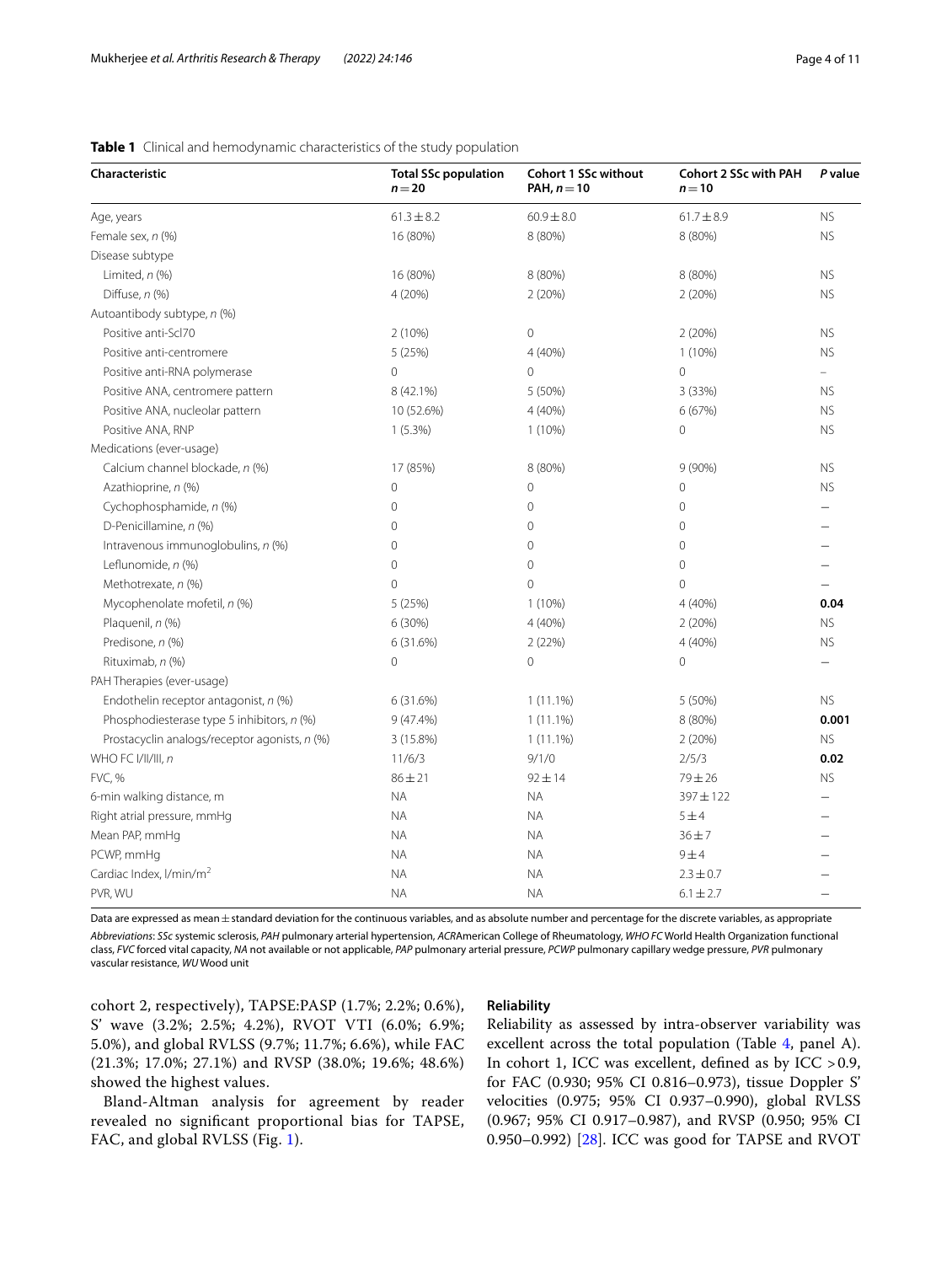| Echocardiographic<br>parameter | <b>Total SSc population</b><br>$n = 20$ |                               | Variance<br>P value | Cohort 1<br>SSc without PAH, $n = 10$ |                 | Variance<br>P value | Cohort 2<br>SSc with PAH $n = 10$ |                            | Variance<br>P value |
|--------------------------------|-----------------------------------------|-------------------------------|---------------------|---------------------------------------|-----------------|---------------------|-----------------------------------|----------------------------|---------------------|
|                                | A                                       | В                             |                     | A                                     | В               |                     | A                                 | В                          |                     |
| RA area, cm <sup>2</sup>       | $18.3 \pm 4.7$                          | $18.4 \pm 5.8$                | 0.66                | $16.0 \pm 2.3$                        | $15.5 \pm 2.4$  | 0.37                | $20.6 \pm 5.5$                    | $21.3 \pm 6.7$             | 0.24                |
| RV hypertrophy yes,<br>n(%)    | 16 (80)                                 | 16(80)                        | 1                   | 7(70)                                 | 7(70)           | $\mathbf{1}$        | 9(90)                             | 9(90)                      | 1                   |
| RVH, cm                        | $0.7 \pm 0.1$                           | $0.7 \pm 0.1$                 | 0.79                | $0.6 \pm 0.1$                         | $0.6 \pm 0.1$   | 0.85                | $0.8 \pm 0.1$                     | $0.8 \pm 0.1$              | 0.73                |
| RVIDD, cm                      | $3.0 \pm 0.5$                           | $3.0 \pm 0.5$                 | 0.68                | $2.7 \pm 0.4$                         | $2.7 \pm 0.4$   | $\mathbf{1}$        | $3.2 \pm 0.4$                     | $3.3 \pm 0.4$              | 0.66                |
| Mid RVOT, cm                   | $3.0 \pm 0.5$                           | $3.0 \pm 0.5$                 | 0.46                | $2.7 \pm 0.4$                         | $2.8 \pm 0.4$   | 0.04                | $3.2 \pm 0.4$                     | $3.2 \pm 0.6$              | 0.71                |
| Distal RVOT, cm                | $2.0 \pm 0.3$                           | $2.0 \pm 0.4$                 | 0.55                | $2.0 \pm 0.2$                         | $2.0 \pm 0.2$   | 0.78                | $2.1 \pm 0.4$                     | $2.1 \pm 0.4$              | 0.61                |
| RV base, cm                    | $4.1 \pm 0.6$                           | $4.1 \pm 0.7$                 | 0.62                | $3.7 \pm 0.5$                         | $3.6 \pm 0.5$   | 0.43                | $4.4 \pm 0.6$                     | $4.6 \pm 0.6$              | 0.12                |
| RV mid, cm                     | $2.7 \pm 0.7$                           | $2.7 \pm 0.7$                 | 0.58                | $2.3 \pm 0.4$                         | $2.3 \pm 0.5$   | 0.78                | $3.1 \pm 0.7$                     | $3.1 \pm 0.7$              | 0.56                |
| RV length, cm                  | $8.4 \pm 1.1$                           | $8.6 \pm 1.1$                 | 0.06                | $7.7 \pm 0.6$                         | $8.0 \pm 0.5$   | 0.10                | $9.1 \pm 1.1$                     | $9.3 \pm 1.2$              | 0.36                |
| RVED area, cm2                 | $21.6 \pm 7.4$                          | $22.1 \pm 7.9$                | 0.37                | $17.2 \pm 3.2$                        | $16.7 \pm 2.8$  | 0.61                | $26.0 \pm 8.0$                    | $27.5 \pm 7.7$             | 0.25                |
| RVES area, cm2                 | $10.7 \pm 5.3$                          | $11.5 \pm 6.0$                | 0.10                | $7.9 \pm 2.6$                         | $8.1 \pm 2.2$   | 0.82                | $13.5 \pm 5.9$                    | $14.8 \pm 6.8$             | 0.07                |
| <b>FAC, %</b>                  | $52.1 \pm 11.0$                         | $50.4 \pm 12.5$               | 0.27                | $54.2 \pm 9.7$                        | $52.3 \pm 6.9$  | 0.35                | $50.0 \pm 12.3$                   | $48.5 \pm 16.6$            | 0.55                |
| TAPSE, cm                      | $2.0 \pm 0.4$                           | $2.0 \pm 0.5$                 | 0.61                | $2.0 \pm 0.3$                         | $2.0 \pm 0.3$   | 0.26                | $2.0 \pm 0.5$                     | $2.1 \pm 0.6$              | 0.13                |
| S' wave, cm/s                  | $12.4 \pm 3.0$                          | $12.6 \pm 2.9$ ]              | 0.54                | $14.0 \pm 1.9$                        | $14.1 \pm 1.6$  | 0.63                | $10.7 \pm 3.1$                    | $11.0 \pm 3.2$             | 0.72                |
| RVOT VTI, cm                   | $13.8 \pm 3.5$                          | $13.6 \pm 3.3$                | 0.77                | $13.9 \pm 2.7$                        | $14.8 \pm 2.6$  | 0.18                | $13.6 \pm 4.3$                    | $12.4 \pm 3.6$             | 0.02                |
| RAP, mmHq                      | $5.5 \pm 3.4$                           | $5.5 \pm 3.4$                 | 1.00                | $4.0 \pm 2.1$                         | $4.0 \pm 2.1$   | 1.00                | $3.6 \pm 1.6$                     | $3.6 \pm 1.6$              | 1.00                |
| TRV max, m/s                   | $2.8 \pm 0.8$ (n = 19)                  | $3.0 \pm 0.9$ (n = 19)        | 0.03                | $2.3 \pm 0.4$                         | $2.4 \pm 0.4$   | 0.03                | $3.2 \pm 0.7$ (n = 9)             | $3.5 \pm 0.8$ (n = 9)      | 0.14                |
| RVSP, mmHq                     | $35.8 \pm 18.4$<br>$(n=19)$             | $42.2 \pm 20.2$<br>$(n = 19)$ | 0.07                | $25.6 \pm 9.3$                        | $28.7 + 9.5$    | 0.02                | $46.1 \pm 19.2$<br>$(n=9)$        | $55.7 \pm 19.2$<br>$(n=9)$ | 0.18                |
| TAPSE:PASP.mm/<br>mmHq         | $0.7 \pm 0.4$                           | $0.6 \pm 0.4$                 | 0.52                | $0.9 \pm 0.4$                         | $0.8 \pm 0.5$   | 0.55                | $0.5 \pm 0.2$                     | $0.8 \pm 0.5$              | 0.72                |
| Basal RVLSS, %                 | $-26.1 \pm 8.0$                         | $-27.6 \pm 9.0$               | 0.20                | $-28.0 \pm 5.8$                       | $-30.7 \pm 7.2$ | 0.11                | $-24.1 \pm 9.7$                   | $-24.4 \pm 9.8$            | 0.86                |
| Mid RVLSS, %                   | $-19.8 \pm 5.9$                         | $-21.0 \pm 7.5$               | 0.34                | $-23.8 \pm 3.1$                       | $-26.2 \pm 5.2$ | 0.15                | $-15.8 \pm 5.3$                   | $-15.7 \pm 5.6$            | 0.96                |
| Apical RVLSS, %                | $-11.6 \pm 6.0$                         | $-11.0 \pm 5.4$               | 0.64                | $-13.6 \pm 7.0$                       | $-13.5 \pm 6.6$ | 0.95                | $-9.0 \pm 3.9$                    | $-9.8 \pm 4.6$             | 0.46                |
| Global RVLSS, %                | $-19.0 \pm 5.1$                         | $-20.1 \pm 5.7$               | 0.13                | $-21.7 \pm 2.8$                       | $-23.5 \pm 3.8$ | 0.11                | $-16.3 \pm 5.5$                   | $-16.7 \pm 5.4$            | 0.64                |

<span id="page-4-0"></span>

| Table 2 Conventional echocardiographic and speckle-tracking derived measures of the study population |  |
|------------------------------------------------------------------------------------------------------|--|
|------------------------------------------------------------------------------------------------------|--|

Data are expressed as mean±standard deviation for the continuous variables and as absolute number and percentage for the discrete variables, as appropriate *Abbreviations*: *IVS* interventricular septum, *PW* posterior wall, *LVIDD* left ventricular internal dimension diastole, *LVIDS* left ventricular internal dimension systole, *LA* left atrial, *RA* right atrial, *RV* right ventricular, *RVH* RV hypertrophy, *RVIDD* right ventricular internal dimension diastole, *RVOT* right ventricular outfow tract, *VTI* velocity time integral, *RVED* right ventricular end-diastolic, *RVES* right ventricular end-systolic, *FAC* fractional area change, *TAPSE* tricuspid annular plane systolic excursion, *S'* Tissue Doppler-derived right ventricular systolic excursion velocity, *PAEDV* pulmonary artery end-diastolic pressure, *PAEDP* pulmonary artery end-diastolic pressure, *RAP* right atrial pressure, *TR* tricuspid regurgitation, *RVSP* right ventricular systolic pressure, *PVR* pulmonary vascular resistance, *WU* Woods Unit, *RVLSS* right ventricular longitudinal systolic strain. RVSP and PASP are defined by the modified Bernoulli equation (4\*(peak TR velocity)<sup>2</sup> + RAP)

#### <span id="page-4-1"></span>Table 3 Standard deviation and coefficient of variation of repeated echocardiographic measures by PAH status

| Parameter           |                                | <b>Standard deviation of repeated measures</b> |                            | Coefficient of variation (%)   |                               |                               |  |
|---------------------|--------------------------------|------------------------------------------------|----------------------------|--------------------------------|-------------------------------|-------------------------------|--|
|                     | <b>Total SSc</b><br>population | Cohort 1 (SSc<br>without PAH)                  | Cohort 2 (SSc<br>with PAH) | <b>Total SSc</b><br>population | Cohort 1 (SSc<br>without PAH) | Cohort 2<br>(SSc with<br>PAH) |  |
| TAPSE, cm           | 0.02                           | 0.01                                           | 0.02                       | 0.9                            | 0.6                           | 1.1                           |  |
| <b>FAC. %</b>       | 11.2                           | 9.1                                            | 13.4                       | 21.3                           | 17.0                          | 27.1                          |  |
| Tissue Doppler S'   | 0.4                            | 0.3                                            | 0.5                        | 3.2                            | 2.5                           | 4.2                           |  |
| RVOT VTI, cm        | 0.8                            | 1.0                                            | 0.7                        | 6.0                            | 7.0                           | 5.0                           |  |
| Global RVLSS, %     | 1.9                            | 2.6                                            | 1.1                        | 9.7                            | 11.7                          | 6.6                           |  |
| RVSP, mmHq          | 14.3                           | 5.3                                            | 24.2                       | 38.0                           | 19.6                          | 48.6                          |  |
| TAPSE:PASP, mm/mmHq | 0.01                           | 0.02                                           | 0.003                      | 1.7                            | 2.2                           | 0.6                           |  |

*Abbreviations*: *SSc* systemic sclerosis, *PAH* pulmonary arterial hypertension, *TAPSE* tricuspid annular plane systolic excursion, *FAC* fractional area change, *S'* Tissue Doppler-derived right ventricular systolic excursion velocity, *RVOT* right ventricular outfow tract, *VTI* velocity time integral, *RVLSS* right ventricular longitudinal systolic strain, *RVSP* right ventricular systolic pressure, *PASP* pulmonary artery systolic pressure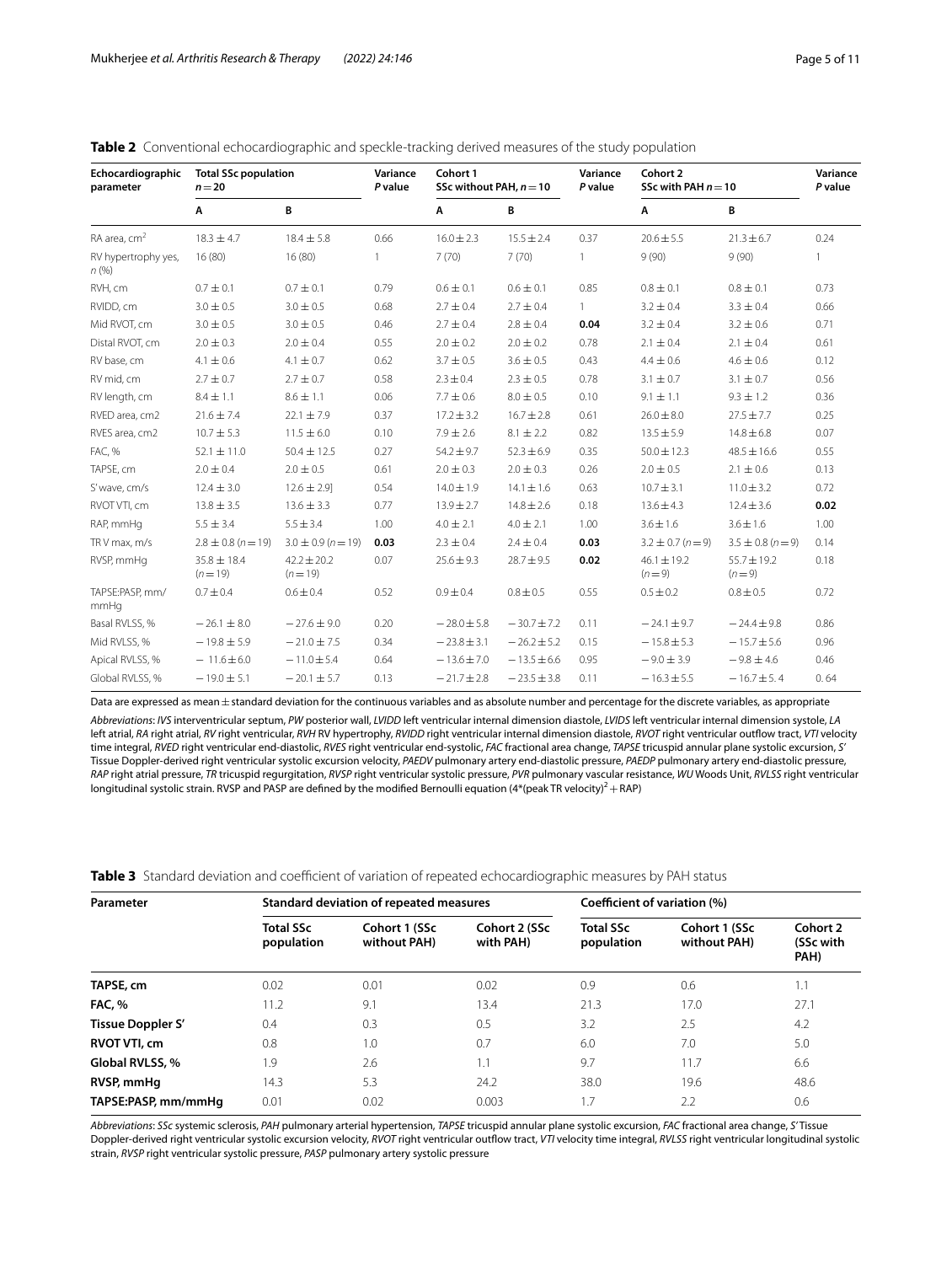

<span id="page-5-0"></span>VTI at 0.75 and 0.9 [[28\]](#page-9-24). In cohort 2, ICC was excellent for TAPSE (0.970; 95% CI 0.926–0.988), FAC (0.952; 95% CI 0.880–0.981), RVOT VTI (0.963; 95% CI 0.900–0.986), global RVLSS (0.950; 95% CI 0.775–0.990), and RVSP (0.993; 95% CI 0.983–0.997) and good for tissue Doppler S' velocity. ICC for TAPSE to PASP was not determined since it is a derived measure.

# **Reproducibility**

Reproducibility as assessed by inter-observer variability was excellent across the pooled cohort for TAPSE, tissue Doppler S' velocity, global RVLSS, and RVSP and good for both FAC and RVOT VTI (Table [4](#page-6-0), panel B). By group, ICC was excellent for RVSP across cohort 1 (0.965; 95% CI 0.912–0.986) and cohort 2 (0.986; 95% CI 0.966–0.995) and for TAPSE (0.940; 95% CI 0.848–0.976), tissue Doppler S' (0.980; 95% CI 0.950–0.992), and global

RVLSS (0.980; 95% CI 0.949-0.992) in cohort 2. The lowest interobserver ICC agreements were observed for TAPSE, FAC, and RVOT VTI in the SSc patients without PAH. ICC for TAPSE to PASP was not determined since it is a derived measure.

# **Minimal detectable diference**

The MDD in the overall population for TAPSE was 0.11 cm, FAC 2.9%, tissue Doppler S' velocity 1.3cm/s, and global free wall RVLSS 1.1%, Table [5.](#page-6-1) Notably, the absolute MDD values were higher for TAPSE, FAC, and RVSP in cohort 2 (SSc-PAH) compared to cohort 1 (SSc without PAH). MDD for the TAPSE:PASP ratio, an echo-derived estimation of ventriculo-arterial coupling, was 0.1mm/mmHg across the pooled cohort and higher at 0.16mm/mmHg in the SSc without PAH group compared to 0.11mm/mmHg in the SSc with PAH group.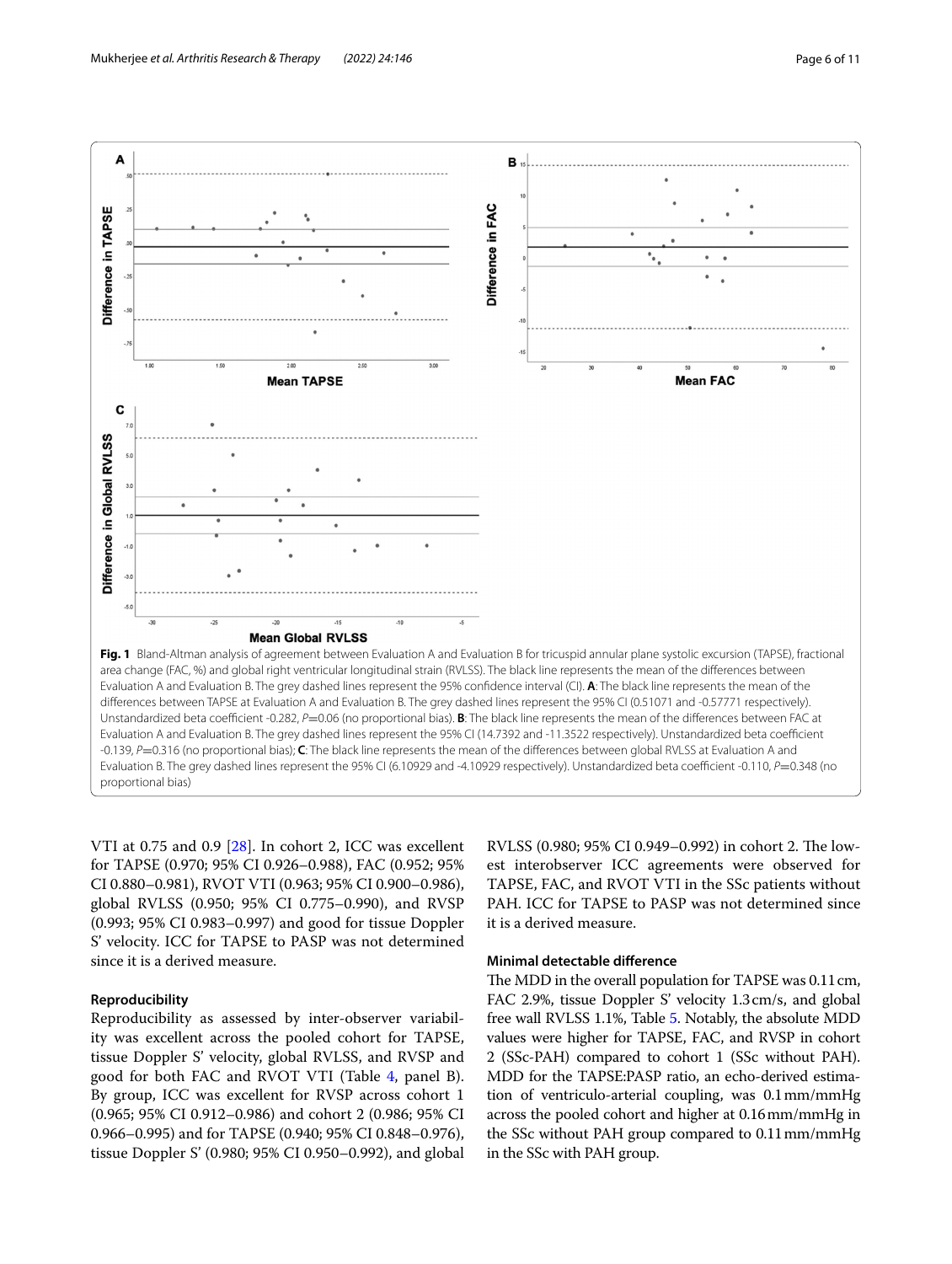| Parameter       |                                          | Panel A: Intra-observer variability |                                          | Panel B: Inter-observer variability      |                                          |                            |  |
|-----------------|------------------------------------------|-------------------------------------|------------------------------------------|------------------------------------------|------------------------------------------|----------------------------|--|
|                 | <b>Total SSc</b><br>population           | Cohort 1 (SSc<br>without PAH)       | Cohort 2 (SSc with<br>PAH)               | <b>Total SSc</b><br>population           | Cohort 1 (SSc<br>without PAH)            | Cohort 2 (SSc with<br>PAH) |  |
|                 | ICC (95% CI)                             | ICC (95% CI)                        | ICC (95% CI)                             | ICC (95% CI)                             | ICC (95% CI)                             | ICC (95% CI)               |  |
| TAPSE, cm       | $0.949(0.903 -$<br>$0.973$ <sup>**</sup> | $0.891(0.730 - 0.956)$              | $0.970(0.926 -$<br>$0.988$ <sup>**</sup> | $0.904(0.871 -$<br>$(0.949)$ **          | $0.767(0.409 -$<br>$0.908$ <sup>**</sup> | $0.940(0.848 - 0.976)$ **  |  |
| FAC, %          | $0.947(0.900 -$<br>$0.972$ <sup>**</sup> | $0.930(0.816 - 0.973)$              | $0.952(0.880 -$<br>$0.981$ <sup>**</sup> | $0.854(0.563 -$<br>$0.938$ <sup>**</sup> | $0.719(0.121 -$<br>$(0.899)$ **          | $0.891(0.660 - 0.960)$ **  |  |
| S' wave, cm/s   | $0.903(0.816 -$<br>$0.948$ <sup>**</sup> | $0.975(0.937 - 0.990)$              | $0.823(0.552 -$<br>$0.930$ <sup>**</sup> | $0.975(0.954 -$<br>$0.987$ <sup>**</sup> | $0.912(0.777 -$<br>$0.965$ <sup>**</sup> | $0.980(0.950 - 0.992)$ **  |  |
| RVOT VTI, cm    | $0.941(0.889 -$<br>$(0.969)$ **          | $0.891(0.722 - 0.957)$              | $0.963(0.900 -$<br>$0.986$ <sup>**</sup> | $0.873(0.760 -$<br>$(0.933)$ **          | $0.655(0.143 - 0.863)^*$                 | $0.940(0.850 - 0.976)$ **  |  |
| Global RVLSS, % | $0.925(0.692 -$<br>$0.982$ <sup>**</sup> | $0.967(0.917 - 0.987)$              | $0.950(0.775 -$<br>$0.990$ <sup>**</sup> | $0.978(0.959 -$<br>$(0.989)$ **          | $0.938(0.843 -$<br>$0.976$ <sup>**</sup> | $0.980(0.949 - 0.992)$ **  |  |
| RVSP, mmHg      | $0.994(0.989 -$<br>$(0.997)$ **          | $0.950(0.950 - 0.992)$              | $0.993(0.983 -$<br>$(0.997)$ **          | $0.990(0.981 -$<br>$0.995$ <sup>**</sup> | $0.965(0.912 -$<br>$0.986$ <sup>**</sup> | $0.986(0.966 - 0.995)$ **  |  |

# <span id="page-6-0"></span>**Table 4** Intra- and inter-observer variability

Abbreviations: *ICC* intraclass coefficient correlation, *CI* confidence interval, *TAPSE* tricuspid annular plane systolic excursion, *FAC* fractional area change, *S'* tissue Doppler-derived right ventricular systolic excursion velocity, *RVOT* right ventricular outfow tract, *VTI* velocity time integral, *RVLSS* right ventricular longitudinal systolic strain, *RVSP* right ventricular systolic pressure

\* *P*-value<0.01

\*\* *P*-value<0.001

<span id="page-6-1"></span>

| Table 5 Minimum | detectable                                              | difference | for | each. |
|-----------------|---------------------------------------------------------|------------|-----|-------|
|                 | echocardiographic measure of right ventricular function |            |     |       |

| Parameter                  | Minimal detectable difference  |                               |                               |  |  |  |
|----------------------------|--------------------------------|-------------------------------|-------------------------------|--|--|--|
|                            | <b>Total SSc</b><br>population | Cohort 1 (SSc<br>without PAH) | Cohort 2<br>(SSc with<br>PAH) |  |  |  |
| TAPSE, cm                  | 0.1                            | 0.1                           | 0.2                           |  |  |  |
| <b>FAC.</b> %              | 2.9                            | 4.0                           | 5.0                           |  |  |  |
| S' wave, cm/s              | 1.3                            | 0.8                           | 1.0                           |  |  |  |
| <b>RVOT VTI, cm</b>        | 0.8                            | 1.2                           | 0.8                           |  |  |  |
| Global RVLSS, %            | 1.1                            | 1.8                           | 1.3                           |  |  |  |
| RVSP, mmHq                 | 6.5                            | 2.2                           | 6.3                           |  |  |  |
| TAPSE to PASP, mm/<br>mmHq | 0.1                            | 0.16                          | 0.11                          |  |  |  |

*Abbreviations*: *TAPSE* tricuspid annular plane systolic excursion, *FAC* fractional area change, *S'* tissue Doppler-derived right ventricular systolic excursion velocity, *RVOT* right ventricular outfow tract, *VTI* velocity time integral, *RVLSS* right ventricular longitudinal systolic strain, *RVSP* right ventricular systolic pressure, *PASP* pulmonary artery systolic pressure

# **Discussion**

In the present study, we sought to defne the performance of echocardiographic measures of RV function in SSc patients with and without PAH. Under rigorous study conditions, we demonstrate high degrees of reproducibility, reliability, and repeatability for most measures. Bland-Altman analysis for agreement by reader revealed no signifcant proportional bias for TAPSE, FAC, and global RVLSS. Importantly, we defne the MDD of RV functional measures for SSc patients with and without PAH. To our knowledge, this is the frst study to establish key characteristics of echocardiographic measures of RV function. Furthermore, although our study included only SSc patients, our fndings are likely applicable to other forms of PAH and thus have important implications for evaluation and management of this disease.

Echocardiography is integral in the screening for cardiopulmonary complications in SSc as well as serial monitoring of disease progression and treatment response in SSc-PAH [\[5\]](#page-9-1). However, despite its widespread use, no echocardiographic measures of RV function have been fully validated, as noted by the Expert Panel on Outcome Measures in PAH-SSc  $[14]$  $[14]$ . This lack of validation represents a major knowledge gap in the non-invasive assessment of RV function [\[29\]](#page-9-25). In the current study, we defne the reproducibility, reliability, and repeatability of several echocardiographic measures of RV function to address this gap and to fulfl imaging standards defned as essential components for quality assurance and appropriate integration into study design and clinical trial analysis [[30](#page-9-26), [31\]](#page-9-27). We employed techniques to limit variability across various study aspects including technical components, uniformity of ultrasound equipment and analytical software, utilization of a single sonographer trained in acquisition of echocardiographic data for clinical trials, oversight of image acquisition and quality assurance,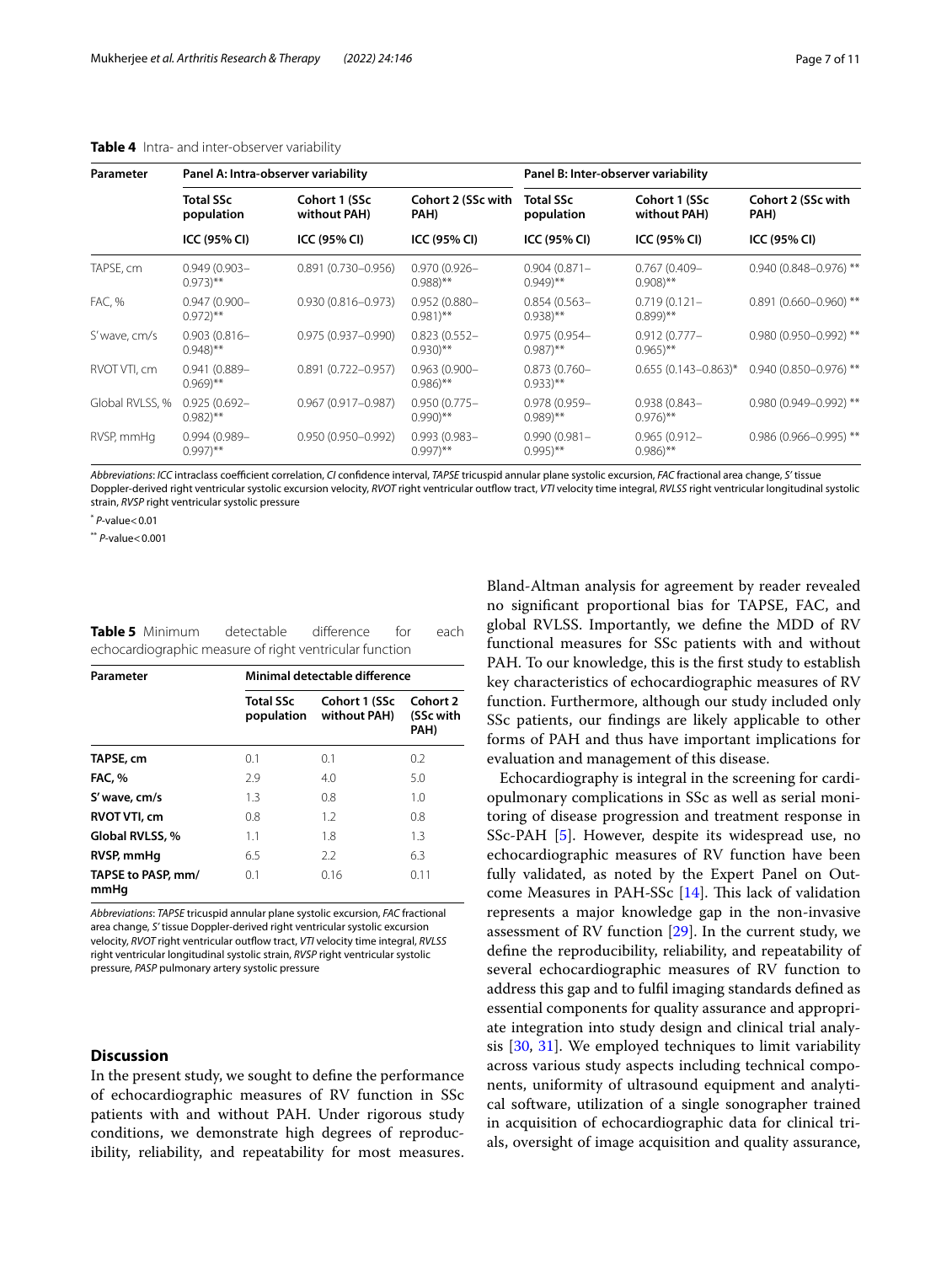and analysis by two expert echocardiographers blinded to clinical variables and timing of 2DE examination to limit inter- and intra-observer variability [\[30\]](#page-9-26). In addition, echocardiograms were performed in a semi-fasting state within one hour to further limit biological variability. Thus, our study meets the imaging standards necessary to defne measurement characteristics of RV function in echocardiography.

Our study demonstrates excellent repeatability as assessed by CV for most echocardiographic measures in both the SSc without and SSc with PAH groups. However, in the SSc-PAH group (cohort 2), both FAC (CV 27.08%) and RVSP (48.61%) had CVs that exceed commonly used thresholds for acceptable variability of 15–20%, suggesting poor repeatability of these measures [[32\]](#page-9-28). Our data shows good-to-excellent levels of reliability and reproducibility for all parameters, based on ICC values for inter- and intra-observer agreement, though greater variability in most measures were noted in SSc-PAH patients compared to SSc patients without PAH. Diferences in the variability of non-invasive measures of RV function between healthy controls and PAH patients have previously been demonstrated in a study of cardiac magnetic resonance imaging [\[33](#page-9-29)] and may be explained by physiologic adaptations of increasing RV end-systolic and end-diastolic volumes to maintain stroke volume in response to increased RV afterload. This leads to increases in RV dilatation which would necessarily cause increased variability in echo-based measures of RV function in PAH patients in whom RV afterload is elevated [[34\]](#page-9-30). Interestingly, the lowest interobserver ICC agreements were observed for TAPSE, FAC, and RVOT VTI in the SSc patients without PAH and may suggest decreased sensitivity of these non-invasive parameters at lower afterloads.

Prior studies in PAH populations (not solely comprised of SSc-PAH) have not routinely reported ICC as a measure of reproducibility or reliability; thus, direct comparison to these studies is challenging. Hinderliter et al. reported the reproducibility of select measures in a PAH population from a randomized controlled trial of epoprostenol by comparing the repeated interpretations of a selection of 17 baseline echocardiograms [\[35](#page-9-31)]. The difference (mean $\pm$ SE) between the two interpretations for echo-based measurements obtained in that study was:  $1.4 \pm 0.2 \text{ cm}^2/\text{m}$  for indexed RV end-diastolic area;  $4.7 \pm 0.1\%$  for FAC; and  $0.08 \pm 0.01$  m/s for peak TR velocity [\[31](#page-9-27)]. Similarly, Nath and colleagues reported the reproducibility of RV size and RV function by comparing interpretations of 10 subjects' echocardiograms who were randomly selected from cohort study of PAH patients and found the interobserver agreement for RV size was 80% and RV function was 70% [[36](#page-9-32)]. Unfortunately,

neither details regarding the metrics used to defne RV size and RV function nor the method by which reproducibility was calculated were presented. Furthermore, as echocardiographic parameters that integrate the RV contractile response to pulmonary vascular load such as TAPSE to PASP have emerged as important predictors of PAH in SSc [[23,](#page-9-19) [37,](#page-9-33) [38](#page-9-34)], it is increasingly important to defne repeatability, reproducibility, and reliability. To our knowledge, no other study has rigorously evaluated other aspects of test characteristics for echocardiographic measures of RV function.

A key and novel component of the present study is the identifcation of the MDD for echocardiographic RV functional measures. Although not equivalent to the minimum clinically important diference, an MDD represents a key reference point upon which the lower bound of clinically relevant changes can be estimated [[39](#page-9-35), [40](#page-9-36)]. The MDD provides a framework for understanding if an observed change in a measure is related to inherent variability of the measure or if it represents real change from baseline. To put our MDD estimates in a clinical context, we reviewed several clinical studies that focused on the role of echocardiography in screening for PAH in SSc and assessing response to pulmonary vasodilator therapy in SSc-PAH patients. In a single observational study of 277 SSc patients unselected for PAH in whom changes in echo-based RV measures were assessed over a median follow-up of 3.3years, the investigators found that an average decline in TAPSE of 0.14cm, decrease in FAC of 1%, and increase in RVSP of 6mmHg was associated with increased mortality  $[5]$  $[5]$ . The changes in TAPSE and RVSP associated with clinical outcomes in this study exceed the MDD for these measures as estimated by our current study; however, the change in FAC is signifcantly lower than the estimated MDD found in the current study, suggesting that changes in this range (1%) are within the range of measurement error and do not represent true change. In studies of various populations of PAH patients examining improvements in RV functional measures with pulmonary vasodilator therapy, changes in TAPSE of 0.2–0.56cm and changes in FAC of approximately 3% were observed [\[41](#page-10-0)[–43\]](#page-10-1). In an open-label clinical trial of combination oral therapy for treatment-naïve SSc-PAH patients, we have previously showed improvement in TAPSE by 0.55 cm, FAC by 11.8%, global RVLSS by 4.8%, and TAPSE:PASP  $0.36 \pm 0.24$  over 36 weeks [[13,](#page-9-9) [44\]](#page-10-2). The magnitude of the observed changes in each of these studies greatly exceed the MDDs reported in the current study, thereby confrming these changes as potentially clinically relevant.

There are several limitations to the present study. First, the relatively small sample size may infuence the robustness of the reported measurement characteristics and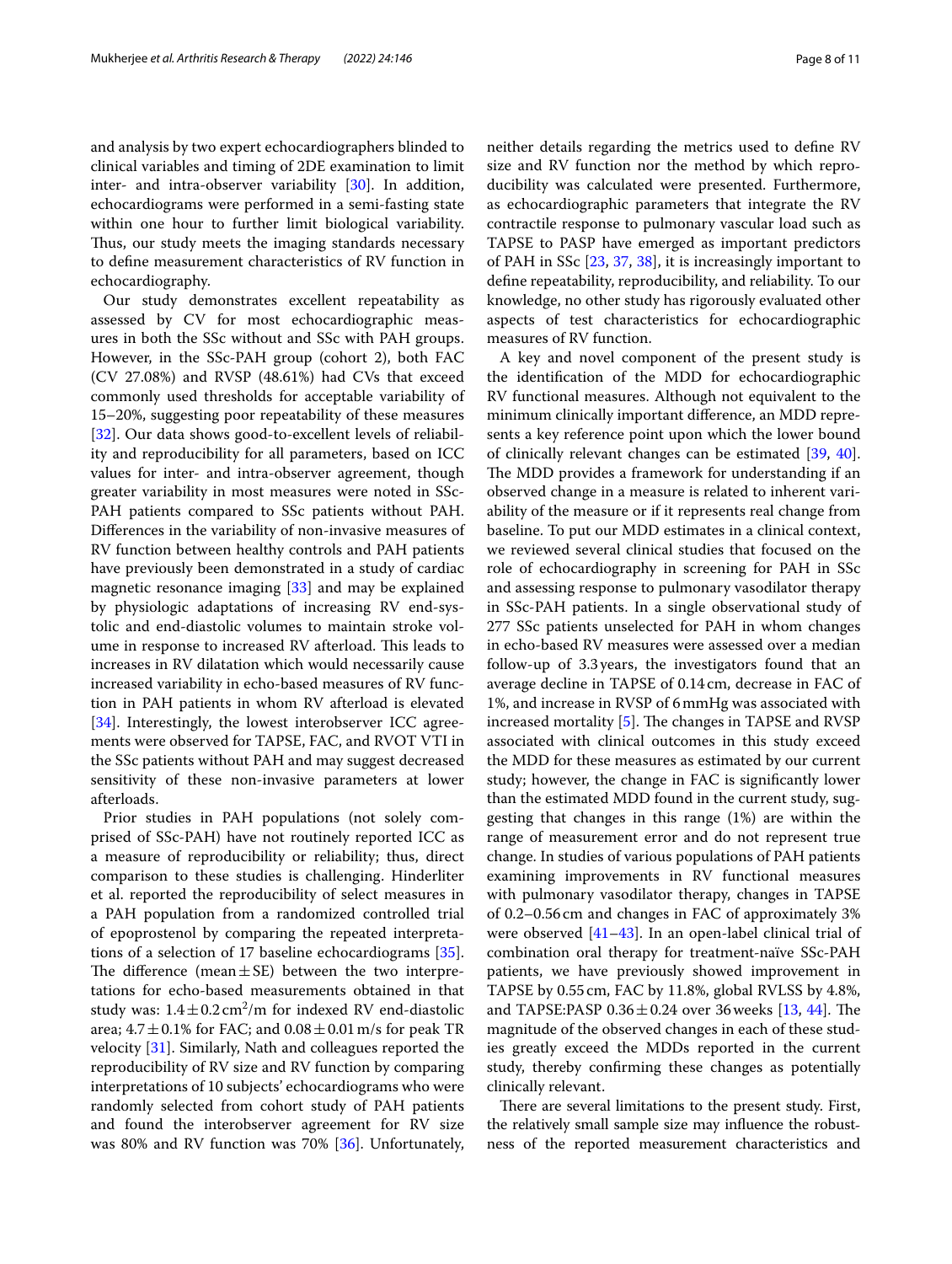thus require confrmation in larger cohorts. However, we did perform bootstrap analyses of the MDD calculations to estimate a population MDD with confdence intervals. These analyses show that the bootstrap-estimated population MDD and our study sample MDD are similar and, importantly, that the confdence intervals are narrow and thus consistent with the presented estimates of MDD (Supplement Table [1\)](#page-8-3). This suggests that a larger sample size would be unlikely to yield diference results. Second, cohorts were frequency matched by age and gender; however, the predominance of women may impact the generalizability of our findings. Third, while we attempted to control for biovariability by conducting the study in a semi-fasting state at a fxed 1-h time interval, there may have been unanticipated biological factors that affected our fndings. We also did not control for scleroderma disease duration and medications in our cross-sectional study design. Lastly, some measures of RV function, such as eccentricity index, were not included as part of our study protocol.

# **Conclusions**

In conclusion, these data on the variability of echo-based measures of RV function in SSc patients are highly relevant to the use and interpretation of these measures. The MDD for these measures offer an essential framework upon which estimation of clinically relevant changes can based to inform clinical decision-making, such as referral for RHC and escalation of therapies, not only in SSc but also in other forms of PAH. Further prospective studies are needed to establish the role of these echocardiographic measures in the management of SSc patients at-risk for and with known PAH and for patients with other forms of PAH.

#### **Abbreviations**

2DE: 2D Echocardiography/echocardiogram; PAH: Pulmonary arterial hypertension; SSc: Systemic sclerosis; MDD: Minimal detectable diference; ANOVA: Analysis of variance; CV: Coefficients of variation; GRVLSS: Global right ventricular longitudinal systolic strain; TAPSE: Tricuspid annular plane systolic excursion; RVOT: Right ventricular outflow track; VTI: Velocity time integral; RV: Right ventricle; RVSP: Right ventricular systolic pressure; PAP: Pulmonary arterial pressure; PASP: Pulmonary arterial systolic pressure; FAC: Fractional area change; STE: Speckle-tracking echocardiography; RHC: Right heart catheterization; PFT: Pulmonary function testing; mPAP: Mean pulmonary arterial pressure; PVR: Pulmonary vascular resistance; WU: Wood units; ASE: American Society of Echocardiography; RAA: Right atrial area; TR: Tricuspid regurgitation; IQR: Interquartile range; SD: Standard deviation; ICC: Intraclass correlation coefficient; SE: Standard error.

# **Supplementary Information**

The online version contains supplementary material available at [https://doi.](https://doi.org/10.1186/s13075-022-02835-5) [org/10.1186/s13075-022-02835-5](https://doi.org/10.1186/s13075-022-02835-5).

<span id="page-8-3"></span>**Additional fle 1: Supplemental Table 1.** Bootstrap estimated population minimal detectable diferences for echocardiographic measurements.

#### **Acknowledgements**

The authors would like to acknowledge Gwendolyn Leatherman, RN, for her assistance in planning and recruitment for this study.

#### **Authors' contributions**

Each author has made substantial contributions to the conception or design of the work or the acquisition, analysis, or interpretation of data or has drafted the work or substantively revised it and has approved the submitted version and to have agreed both to be personally accountable for the author's own contributions and to ensure that questions related to the accuracy or integrity of any part of the work, even ones in which the author was not personally involved, are appropriately investigated, resolved, and the resolution documented in the literature. Specifcally, MM, VM, and SCM had full access to all data in the study and take responsibility for the integrity of the data and the accuracy of the data analysis. MM, VM, AB, and SCM contributed substantially to the study design, data analysis and interpretation, and the writing of the manuscript. AAS, SH, CES, RD, TMK, and PMH contributed to the revision and fnal approval of the manuscript. The author(s) read and approved the fnal manuscript.

#### **Funding**

Funding for this work was supported by the Johns Hopkins Clinician Scientist Award (MM), Scleroderma Foundation (MM, SCM, CES), Italian Society of Cardiology-Merck Sharp & Dohme Grant (VM), Scleroderma Research Foundation (AAS), NIH/NIAMS R01-AR073208 (AAS), NIH/NHLBI K23-HL146889 (SH), NIH/NHLBI R01-HL114910 (PMH), and Department of Defense PR191839 (SCM), NIH/NHLBI K23-HL153781 (CES).

#### **Availability of data and materials**

The datasets used and/or analyzed during the current study are available from the corresponding author on reasonable request.

#### **Declarations**

#### **Ethics approval and consent to participate**

Our study was approved by the Johns Hopkins Medicine Institutional Review Board. Informed consent was obtained from all study participants.

#### **Consent for publication**

Not applicable.

#### **Competing interests**

The authors declare that they have no competing interests.

#### **Author details**

<sup>1</sup> Divisions of Cardiology, Johns Hopkins University, 1830 E. Monument Street, Room 540, Baltimore, MD 21205, USA. <sup>2</sup> Division of Pulmonary and Critical Care Medicine, Johns Hopkins University, 1830 E. Monument Street, Room 540, Baltimore, MD 21205, USA. <sup>3</sup> Divison of Rheumatology, Johns Hopkins University, 1830 E. Monument Street, Room 540, Baltimore, MD 21205, USA.

Received: 9 November 2021 Accepted: 27 May 2022 Published online: 18 June 2022

#### **References**

- <span id="page-8-0"></span>1. Steen VD, Medsger TA. Changes in causes of death in systemic sclerosis, 1972-2002. Ann Rheum Dis. 2007;66(7):940–4.
- <span id="page-8-1"></span>2. Coghlan JG, Denton CP, Grunig E, Bonderman D, Distler O, Khanna D, et al. Evidence-based detection of pulmonary arterial hypertension in systemic sclerosis: the DETECT study. Ann Rheum Dis. 2014;73(7):1340–9.
- <span id="page-8-2"></span>3. Galie N, Humbert M, Vachiery JL, Gibbs S, Lang I, Torbicki A, et al. 2015 ESC/ERS Guidelines for the diagnosis and treatment of pulmonary hypertension: The Joint Task Force for the Diagnosis and Treatment of Pulmonary Hypertension of the European Society of Cardiology (ESC) and the European Respiratory Society (ERS): Endorsed by: Association for European Paediatric and Congenital Cardiology (AEPC), International Society for Heart and Lung Transplantation (ISHLT). Eur Respir J. 2015;46(4):903–75.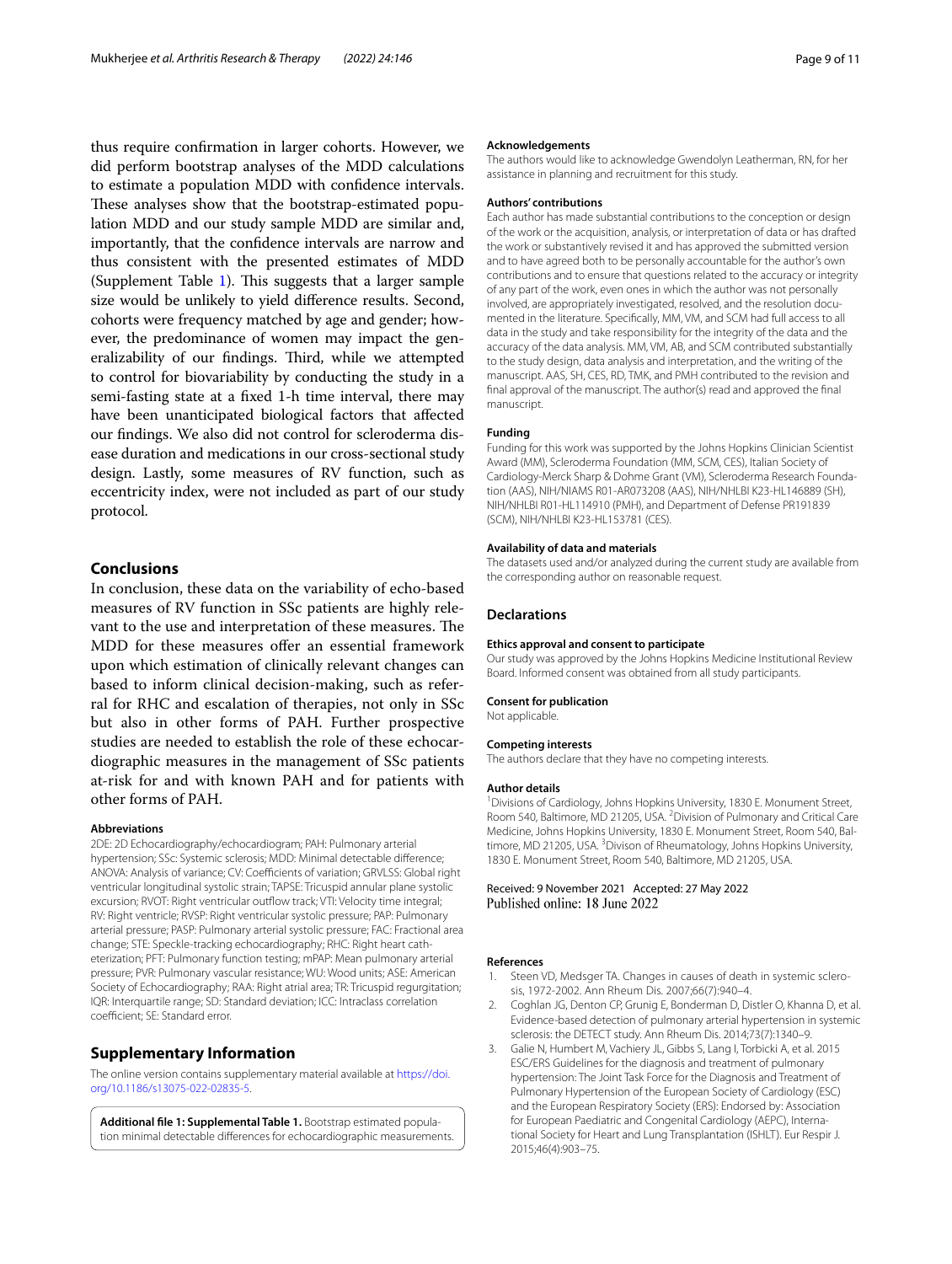- <span id="page-9-0"></span>4. Simonneau G, Montani D, Celermajer DS, Denton CP, Gatzoulis MA, Krowka M, et al. Haemodynamic defnitions and updated clinical classifcation of pulmonary hypertension. Eur Respir J. 2019;53:1801913.
- <span id="page-9-1"></span>5. Shah AA, Chung SE, Wigley FM, Wise RA, Hummers LK. Changes in estimated right ventricular systolic pressure predict mortality and pulmonary hypertension in a cohort of scleroderma patients. Ann Rheum Dis. 2013;72(7):1136–40.
- <span id="page-9-2"></span>6. Mathai SC, Sibley CT, Forfa PR, Mudd JO, Fisher MR, Tedford RJ, et al. Tricuspid annular plane systolic excursion is a robust outcome measure in systemic sclerosis-associated pulmonary arterial hypertension. J Rheumatol. 2011;38(11):2410–8.
- <span id="page-9-3"></span>7. Forfa PR, Fisher MR, Mathai SC, Housten-Harris T, Hemnes AR, Borlaug BA, et al. Tricuspid annular displacement predicts survival in pulmonary hypertension. Am J Respir Crit Care Med. 2006;174(9):1034–41.
- <span id="page-9-4"></span>8. Haeck ML, Scherptong RW, Marsan NA, Holman ER, Schalij MJ, Bax JJ, et al. Prognostic value of right ventricular longitudinal peak systolic strain in patients with pulmonary hypertension. Circ Cardiovasc Imaging. 2012;5(5):628–36.
- <span id="page-9-5"></span>9. Raymond RJ, Hinderliter AL, Willis PW, Ralph D, Caldwell EJ, Williams W, et al. Echocardiographic predictors of adverse outcomes in primary pulmonary hypertension. J Am Coll Cardiol. 2002;39(7):1214–9.
- <span id="page-9-6"></span>10. Brierre G, Blot-Souletie N, Degano B, Tetu L, Bongard V, Carrie D. New echocardiographic prognostic factors for mortality in pulmonary arterial hypertension. Eur J Echocardiogr. 2010;11(6):516–22.
- <span id="page-9-7"></span>11. Mukherjee M, Chung SE, Ton VK, Tedford RJ, Hummers LK, Wigley FM, et al. Unique abnormalities in right ventricular longitudinal strain in systemic sclerosis patients. Circ Cardiovasc Imaging. 2016;9(6). [https://doi.](https://doi.org/10.1161/CIRCIMAGING.115.003792) [org/10.1161/CIRCIMAGING.115.003792](https://doi.org/10.1161/CIRCIMAGING.115.003792).
- <span id="page-9-8"></span>12. Mukherjee M, Mercurio V, Tedford RJ, Shah AA, Hsu S, Mullin CJ, et al. Right ventricular longitudinal strain is diminished in systemic sclerosis compared with idiopathic pulmonary arterial hypertension. Eur Respir J. 2017;50(5):1701436.
- <span id="page-9-9"></span>13. Mercurio V, Mukherjee M, Tedford RJ, Zamanian RT, Khair RM, Sato T, et al. Improvement in right ventricular strain with ambrisentan and tadalafl upfront therapy in scleroderma pulmonary arterial hypertension. Am J Respir Crit Care Med. 2018;197(3):388-91.
- <span id="page-9-10"></span>14. Kowal-Bielecka O, Avouac J, Pittrow D, Huscher D, Behrens F, Denton CP, et al. Echocardiography as an outcome measure in scleroderma-related pulmonary arterial hypertension: a systematic literature analysis by the EPOSS group. J Rheumatol. 2010;37(1):105–15.
- <span id="page-9-11"></span>15. Preliminary criteria for the classifcation of systemic sclerosis (scleroderma). Subcommittee for scleroderma criteria of the American Rheumatism Association Diagnostic and Therapeutic Criteria Committee. Arthritis Rheum. 1980;23(5):581–90.
- <span id="page-9-12"></span>16. van den Hoogen F, Khanna D, Fransen J, Johnson SR, Baron M, Tyndall A, et al. 2013 classifcation criteria for systemic sclerosis: an American College of Rheumatology/European League against Rheumatism collaborative initiative. Arthritis Rheum. 2013;65(11):2737–47.
- <span id="page-9-13"></span>17. Bissell LA, Anderson M, Burgess M, Chakravarty K, Coghlan G, Dumitru RB, et al. Consensus best practice pathway of the UK Systemic Sclerosis Study group: management of cardiac disease in systemic sclerosis. Rheumatology (Oxford). 2017;56(6):912–21.
- <span id="page-9-14"></span>18. Olschewski H, Behr J, Bremer H, Claussen M, Douschan P, Halank M, et al. Pulmonary hypertension due to lung diseases: Updated recommendations from the Cologne Consensus Conference 2018. Int J Cardiol. 2018;272S:63–8.
- <span id="page-9-15"></span>19. Lang RM, Badano LP, Mor-Avi V, Aflalo J, Armstrong A, Ernande L, et al. Recommendations for cardiac chamber quantifcation by echocardiography in adults: an update from the American Society of Echocardiography and the European Association of Cardiovascular Imaging. Eur Heart J Cardiovasc Imaging. 2015;16(3):233–70.
- <span id="page-9-16"></span>20. Rudski LG, Lai WW, Aflalo J, Hua L, Handschumacher MD, Chandrasekaran K, et al. Guidelines for the echocardiographic assessment of the right heart in adults: a report from the American Society of Echocardiography endorsed by the European Association of Echocardiography, a registered branch of the European Society of Cardiology, and the Canadian Society of Echocardiography. J Am Soc Echocardiogr. 2010;23(7):685–713.
- <span id="page-9-17"></span>21. Berger M, Haimowitz A, Van Tosh A, Berdoff RL, Goldberg E. Quantitative assessment of pulmonary hypertension in patients with tricuspid

regurgitation using continuous wave Doppler ultrasound. J Am Coll Cardiol. 1985;6(2):359–65.

- <span id="page-9-18"></span>22. Abbas AE, Fortuin FD, Schiller NB, Appleton CP, Moreno CA, Lester SJ. A simple method for noninvasive estimation of pulmonary vascular resistance. J Am Coll Cardiol. 2003;41(6):1021–7.
- <span id="page-9-19"></span>23. Tello K, Wan J, Dalmer A, Vanderpool R, Ghofrani HA, Naeije R, et al. Validation of the tricuspid annular plane systolic excursion/systolic pulmonary artery pressure ratio for the assessment of right ventriculararterial coupling in severe pulmonary hypertension. Circ Cardiovasc Imaging. 2019;12(9):e009047.
- <span id="page-9-20"></span>24. Geyer H, Caracciolo G, Abe H, Wilansky S, Carerj S, Gentile F, et al. Assessment of myocardial mechanics using speckle tracking echocardiography: fundamentals and clinical applications. J Am Soc Echocardiogr. 2010;23(4):351–69 quiz 453-5.
- <span id="page-9-21"></span>25. de Vet HC, Terwee CB, Knol DL, Bouter LM. When to use agreement versus reliability measures. J Clin Epidemiol. 2006;59(10):1033–9.
- <span id="page-9-22"></span>26. Bland JM, Altman DG. Statistical methods for assessing agreement between two methods of clinical measurement. Lancet. 1986;1(8476):307–10.
- <span id="page-9-23"></span>27. Norman GR, Stratford P, Regehr G. Methodological problems in the retrospective computation of responsiveness to change: the lesson of Cronbach. J Clin Epidemiol. 1997;50(8):869–79.
- <span id="page-9-24"></span>28. Portney LGWM. Foundations of clinical research: applications to practice. Upper Saddle River, New Jersey: Pearson Prentice Hall; 2009.
- <span id="page-9-25"></span>29. Lahm T, Douglas IS, Archer SL, Bogaard HJ, Chesler NC, Haddad F, et al. Assessment of right ventricular function in the research setting: knowledge gaps and pathways forward. An Official American Thoracic Society Research Statement. Am J Respir Crit Care Med. 2018;198(4):e15–43.
- <span id="page-9-26"></span>30. Douglas PS, DeCara JM, Devereux RB, Duckworth S, Gardin JM, Jaber WA, et al. Echocardiographic imaging in clinical trials: American Society of Echocardiography Standards for echocardiography core laboratories: endorsed by the American College of Cardiology Foundation. J Am Soc Echocardiogr. 2009;22(7):755–65.
- <span id="page-9-27"></span>31. Bunting KV, Steeds RP, Slater LT, Rogers JK, Gkoutos GV, Kotecha D. A practical guide to assess the reproducibility of echocardiographic measurements. J Am Soc Echocardiogr. 2019;32(12):1505–15.
- <span id="page-9-28"></span>32. Shechtman O. The coefficient of variation as an index of measurement reliability. In: Doi SAR, Williams GM, editors. Methods of Clinical Epidemiology. Berlin, Heidelberg: Springer Berlin Heidelberg; 2013. p. 39–49.
- <span id="page-9-29"></span>33. Goransson C, Vejlstrup N, Scheike T, Carlsen J. Implications of cardiac variability with cardiovascular magnetic resonance imaging for calculating trial sample size in pulmonary arterial hypertension. Int J Cardiol. 2018;257:332–8.
- <span id="page-9-30"></span>34. Vonk Noordegraaf A, Westerhof BE, Westerhof N. The relationship between the right ventricle and its load in pulmonary hypertension. J Am Coll Cardiol. 2017;69(2):236–43.
- <span id="page-9-31"></span>35. Hinderliter AL, Willis PW, Barst RJ, Rich S, Rubin LJ, Badesch DB, et al. Efects of long-term infusion of prostacyclin (epoprostenol) on echocardiographic measures of right ventricular structure and function in primary pulmonary hypertension. Primary Pulmonary Hypertension Study Group. Circulation. 1997;95(6):1479–86.
- <span id="page-9-32"></span>36. Nath J, Demarco T, Hourigan L, Heidenreich PA, Foster E. Correlation between right ventricular indices and clinical improvement in epoprostenol treated pulmonary hypertension patients. Echocardiography. 2005;22(5):374–9.
- <span id="page-9-33"></span>37. Colalillo A, Grimaldi MC, Vaiarello V, Pellicano C, Leodori G, Gigante A, et al. In systemic sclerosis TAPSE/sPAP ratio can be used in addition to the DETECT algorithm for pulmonary arterial hypertension diagnosis. Rheumatology (Oxford). 2022;61(6):2450-2456.
- <span id="page-9-34"></span>38. Tello K, Axmann J, Ghofrani HA, Naeije R, Narcin N, Rieth A, et al. Relevance of the TAPSE/PASP ratio in pulmonary arterial hypertension. Int J Cardiol. 2018;266:229–35.
- <span id="page-9-35"></span>39. Beaton DE, Bombardier C, Katz JN, Wright JG, Wells G, Boers M, et al. Looking for important change/diferences in studies of responsiveness. OMERACT MCID Working Group. Outcome Measures in Rheumatology. Minimal Clinically Important Diference. J Rheumatol. 2001;28(2):400–5.
- <span id="page-9-36"></span>40. Mathai SC, Puhan MA, Lam D, Wise RA. The minimal important diference in the 6-minute walk test for patients with pulmonary arterial hypertension. Am J Respir Crit Care Med. 2012;186(5):428–33.